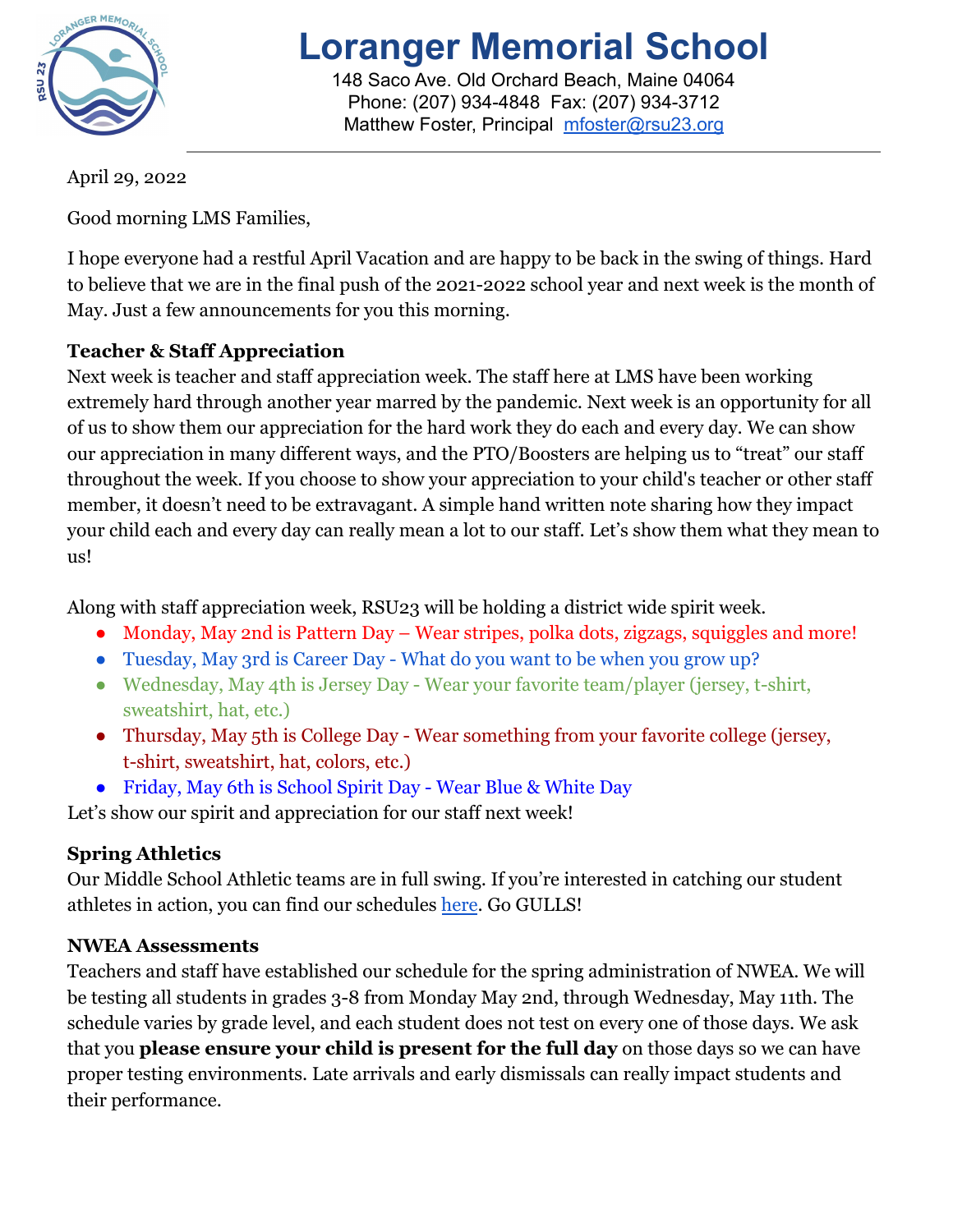The NWEA is an adaptive online assessment that creates a personalized experience for each student. While administering this Assessment is now mandated by the DOE, it is also a great tool to measure student progress and growth. It helps assist teachers in identifying students who may be at risk for not reaching grade-level benchmarks so interventions can be provided early and often. The NWEA also can help identify students who are surpassing grade-level benchmarks so enrichment opportunities can be provided to further the learning that is already occurring. This is a very useful tool for helping us to ensure that all students get the specific learning support they need so all students can be successful. The DOE also requires us to assess students in grades 5 and 8 in science. If you have any questions please reach out to myself or your child's classroom teacher.

#### **Outdoor Recess**

As we progress into Spring, also known as mud season in Maine, please be mindful of the mud and water on our playground when you prepare your child for their school day. Even though our snow is now gone, we still have wet and muddy areas on our playground and boots are very helpful for students to have. I also want to remind you that the warmer weather brings with it ticks. Our teachers and staff do a great job of having students check their clothing after recess and other times outdoors, but it is also a good idea to check at home in the afternoon/evening.

#### **Backpack Program**

If you would like your child to participate in our weekend food backpack program, in which they will receive a backpack filled with food items on Fridays, please reach out to our school counselor, Ms. Milligan. You can reach her by calling 934-4848, or email at [jmilligan@rsu23.org](mailto:jmilligan@rsu23.org). We are happy to help. We have recently received a wonderful donation from The Brunswick and some other community members, and are so grateful for what they have provided for our families and students!

#### **Yearbooks**

Yearbooks are on sale! \$18 for softcovers, and \$25 for hard covers. Available online at [https://tr5.treering.com/validate.](https://tr5.treering.com/validate) Our school passcode is - 1016348252954617. If you have any questions feel free to reach out to Ms. Pothier at 207-934-4848 x1142, via email [ppothier@rsu23.org.](mailto:ppothier@rsu23.org)

#### **Morning Arrival**

Morning arrival times for our students are as follows:

- Grades 3-5 doors open at 7:45, and classes begin at 8:00.
- Grades 6-8 doors open at 8:15, and classes begin at 8:30.

We are starting to see multiple students in grades 6-8 arrive prior to 8:15, and we are not able to supervise those students during that time. We ask that you please adhere to our arrival time of 8:15 for students in grades 6-8. Thank you!

#### **Family Vacation Forms**

During the school year some families take vacations and ask that we excuse their children from school days. This is not a problem, however, we do have forms for the student, parents, teachers and administration to sign off on in order to help students understand the expectations of making up missed work. The forms can be provided by the staff in the main office. Thanks for your help!